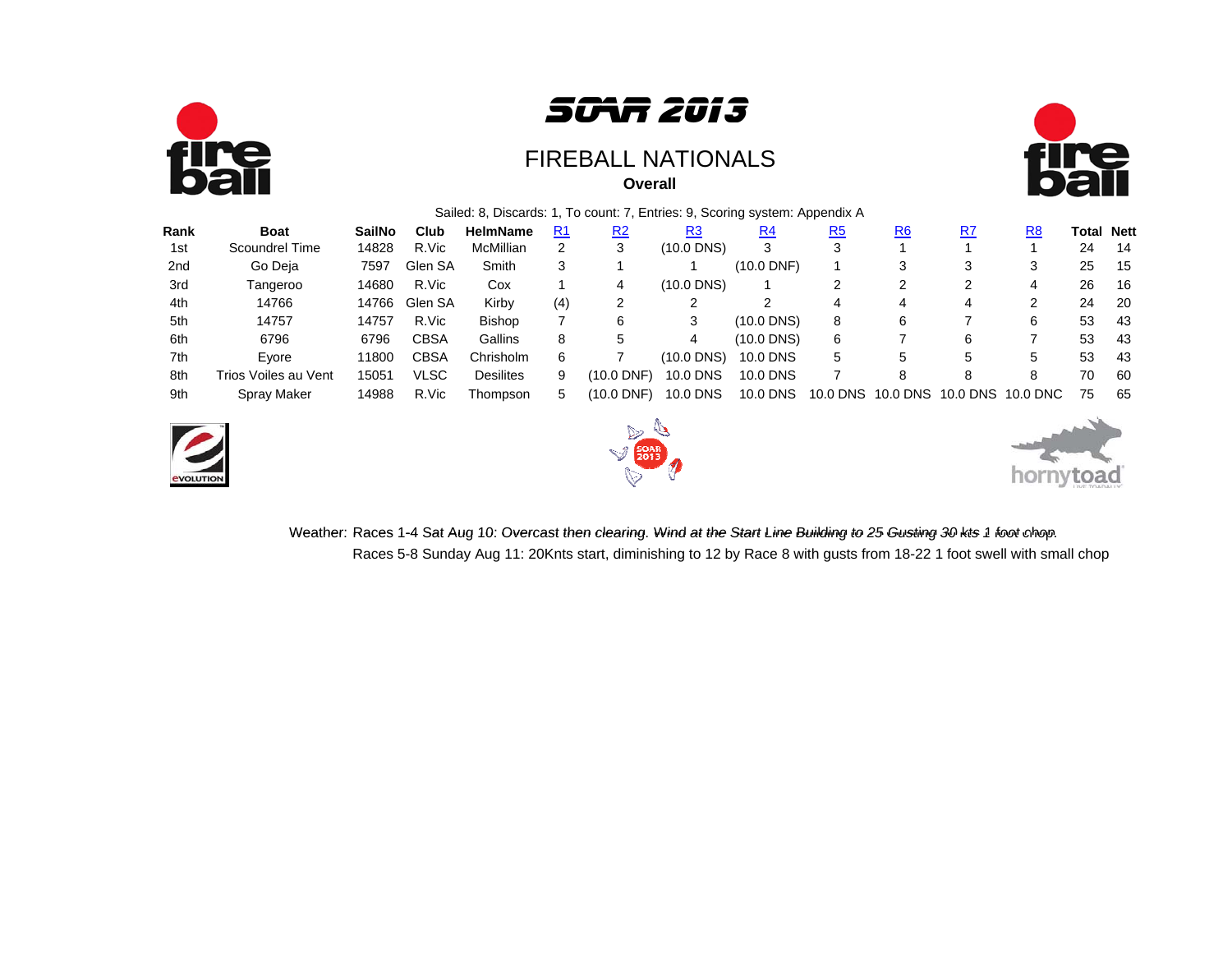

# **RACE 1**



| <b>Boat</b>          | <b>SailNo</b> | Club        | <b>HelmName</b>  | <b>Place</b> | <b>Points</b> |
|----------------------|---------------|-------------|------------------|--------------|---------------|
| Tangeroo             | 14680         | R.Vic       | Cox              |              |               |
| Scoundrel Time       | 14828         | R.Vic       | McMillian        | 2            | 2             |
| Go Deja              | 7597          | Glen SA     | Smith            | 3            | 3             |
| 14766                | 14766         | Glen SA     | Kirby            | 4            | 4             |
| Spray Maker          | 14988         | R.Vic       | Thompson         | 5            | 5             |
| Eyore                | 11800         | <b>BCSA</b> | Chrisholm        | 6            | 6             |
| 14757                | 14757         | R.Vic       | <b>Bishop</b>    |              |               |
| 6796                 | 6796          | <b>CBSA</b> | Gallins          | 8            | 8             |
| Trios Voiles au Vent | 15051         | VLSC        | <b>Desilites</b> | 9            | 9             |
|                      |               |             |                  |              |               |

# **RACE 2**

| Rank | <b>Boat</b>          | <b>SailNo</b> | Club        | <b>HelmName</b>  | <b>Place</b> | <b>Points</b> |
|------|----------------------|---------------|-------------|------------------|--------------|---------------|
|      | Go Deja              | 7597          | Glen SA     | Smith            |              |               |
| 2    | 14766                | 14766         | Glen SA     | Kirby            | 2            | 2             |
| 3    | Scoundrel Time       | 14828         | R.Vic       | McMillian        | 3            | 3             |
| 4    | Tangeroo             | 14680         | R.Vic       | Cox              | 4            | 4             |
| 5    | 6796                 | 6796          | <b>CBSA</b> | Gallins          | 5            | 5             |
| 6    | 14757                | 14757         | R.Vic       | <b>Bishop</b>    | 6            | 6             |
| 7    | Evore                | 11800         | <b>CBSA</b> | Chrisholm        |              | 7             |
| 8    | Trios Voiles au Vent | 15051         | <b>VLSC</b> | <b>Desilites</b> | <b>DNF</b>   | 10            |
| 8    | <b>Spray Maker</b>   | 14988         | R.Vic       | Thompson         | DNF          | 10            |
|      |                      |               |             |                  |              |               |

**RACE 3 RACE**

| Rank | <b>Boat</b>          | <b>SailNo</b> | Club        | <b>HelmName</b>  | <b>Place</b> | <b>Points</b> |
|------|----------------------|---------------|-------------|------------------|--------------|---------------|
|      | Go Deja              | 7597          | Glen SA     | Smith            |              |               |
| 2    | 14766                | 14766         | Glen SA     | Kirby            | 2            | 2             |
| 3    | 14757                | 14757         | R.Vic       | <b>Bishop</b>    | 3            | 3             |
| 4    | 6796                 | 6796          | <b>CBSA</b> | Gallins          | 4            | 4             |
| 5    | Scoundrel Time       | 14828         | R.Vic       | McMillian        | <b>DNS</b>   | 10            |
| 5    | Tangeroo             | 14680         | R.Vic       | Cox              | <b>DNS</b>   | 10            |
| 5    | Evore                | 11800         | <b>CBSA</b> | Chrisholm        | <b>DNS</b>   | 10            |
| 5    | Trios Voiles au Vent | 15051         | VLSC        | <b>Desilites</b> | <b>DNS</b>   | 10            |
| 5    | <b>Spray Maker</b>   | 14988         | R.Vic       | Thompson         | <b>DNS</b>   | 10            |
|      |                      |               |             |                  |              |               |

# **RACE 4**

| Rank | <b>Boat</b>          | <b>SailNo</b> | Club        | <b>HelmName</b>  | <b>Place</b> | <b>Points</b> |
|------|----------------------|---------------|-------------|------------------|--------------|---------------|
|      | Tangeroo             | 14680         | R.Vic       | Cox              |              |               |
| 2    | 14766                | 14766         | Glen SA     | Kirby            | 2            | 2             |
| 3    | Scoundrel Time       | 14828         | R.Vic       | McMillian        | 3            | 3             |
| 4    | Go Deja              | 7597          | Glen SA     | Smith            | <b>DNF</b>   | 10            |
| 4    | 14757                | 14757         | R.Vic       | <b>Bishop</b>    | <b>DNS</b>   | 10            |
| 4    | 6796                 | 6796          | <b>CBSA</b> | Gallins          | <b>DNS</b>   | 10            |
| 4    | Evore                | 11800         | <b>CBSA</b> | Chrisholm        | <b>DNS</b>   | 10            |
| 4    | Trios Voiles au Vent | 15051         | VLSC        | <b>Desilites</b> | <b>DNS</b>   | 10            |
| 4    | Spray Maker          | 14988         | R.Vic       | Thompson         | <b>DNS</b>   | 10            |